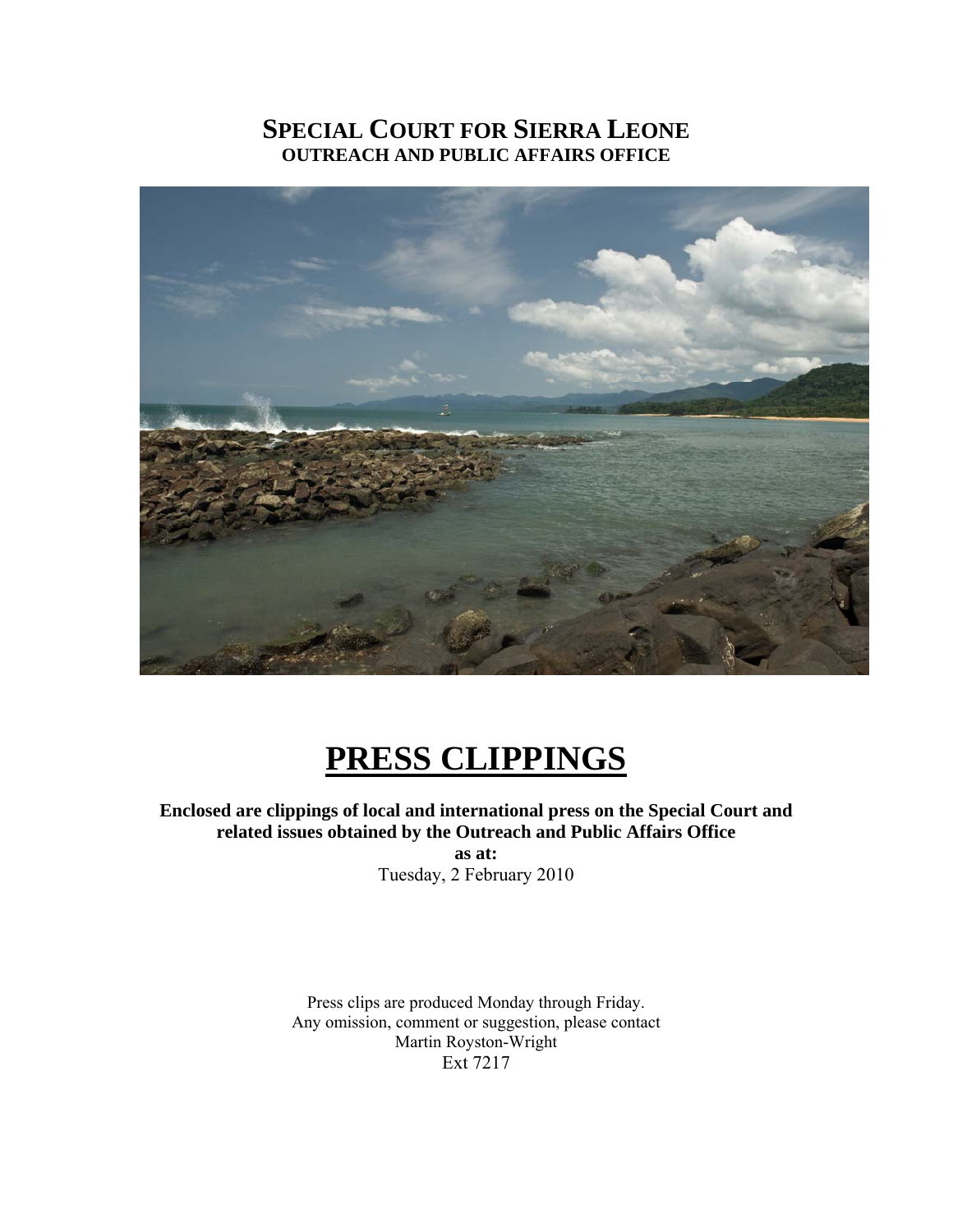| <b>Local News</b>                                                                               |               |
|-------------------------------------------------------------------------------------------------|---------------|
| ICC Must Probe Nigeria Religious Violence in Jos / Premier News                                 | Page 3        |
| <b>International News</b>                                                                       |               |
|                                                                                                 |               |
| UNMIL Public Information Office Media Summary / UNMIL                                           | Pages 4-7     |
| Hague Prosecutor Brammertz: Balkans "Still Suffering" from Yugoslav Wars / Penki News           | Pages 8-9     |
|                                                                                                 |               |
| War Crimes Ambassador Speaks at Pitt Law School / The Pitt News                                 | Pages $10-11$ |
| Bosnia Muslim Ex-commander Arrested for War Crimes / Reuters                                    | Page 12       |
|                                                                                                 |               |
| Hariri Tribunal President Visits Lebanon / Radio Netherlands Worldwide                          | Page 13       |
|                                                                                                 |               |
| Chadian Survivors of Habre's Rule to Mark 10th Anniversary of his Indictment / Voice of America | Pages 14-15   |
| Hissene Habre Knew About Killings in Chad / Human Rights Watch                                  | Pages 16-17   |
|                                                                                                 |               |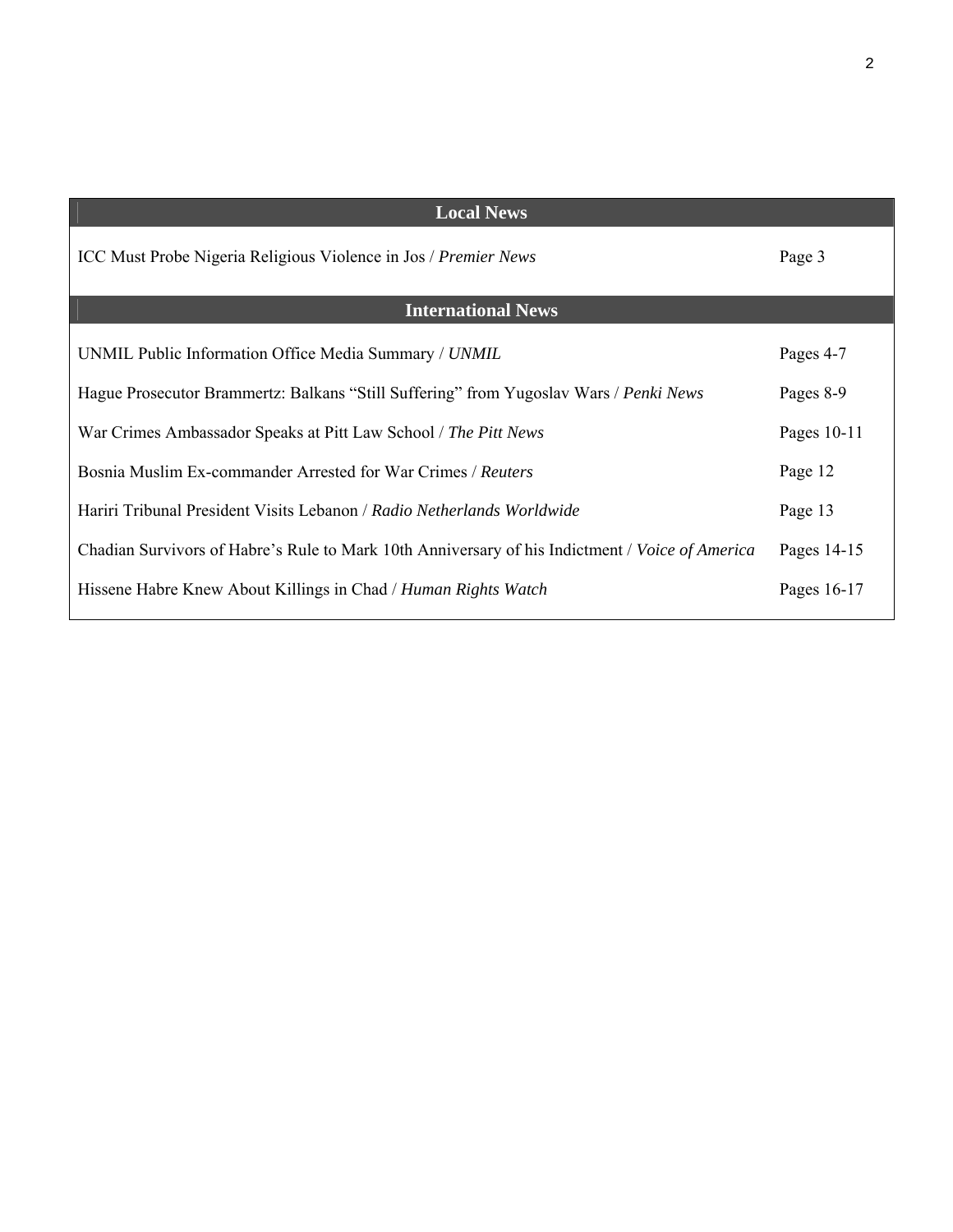Premier News Tuesday, 02 February 2010

# **ICC 'Must Probe Nigeria Religious Violence In Jos'**

Nigerian rights group has urged the International Criminal Court (ICC) to investigate violence between Muslims and Christians in the city of Jos.

step in because the government was unlikely to take action.

People classified as

The group, known as Serap, wrote to ICC chief prosecutor Luis Moreno-Ocampo asking him to open an inquiry into the deaths of 326 people in the riots.

The activists also want the army and police investigated over claims they used excessive force to restore order.

Muslims and Christians fought with each other for. several days in January.

The official death toll was given by police as  $326$ . although other estimates are much higher, with Muslim officials saying that 364 Muslims were killed.

Christian leaders have not vet confirmed a death toll -



Both mosques and churches were targeted during the violence

although earlier estimates said around 65 Christians had died. More than 300 people have been arrested.

Lawyer Femi Falana wrote the letter to Mr Moreno-Ocampo, arguing that the ICC should

indigenes and settlers -Hausa-speaking Muslims living in Jos for decades still classified as settlers Christians mostly back the ruling PDP; Muslims generally supporting the opposition ANPP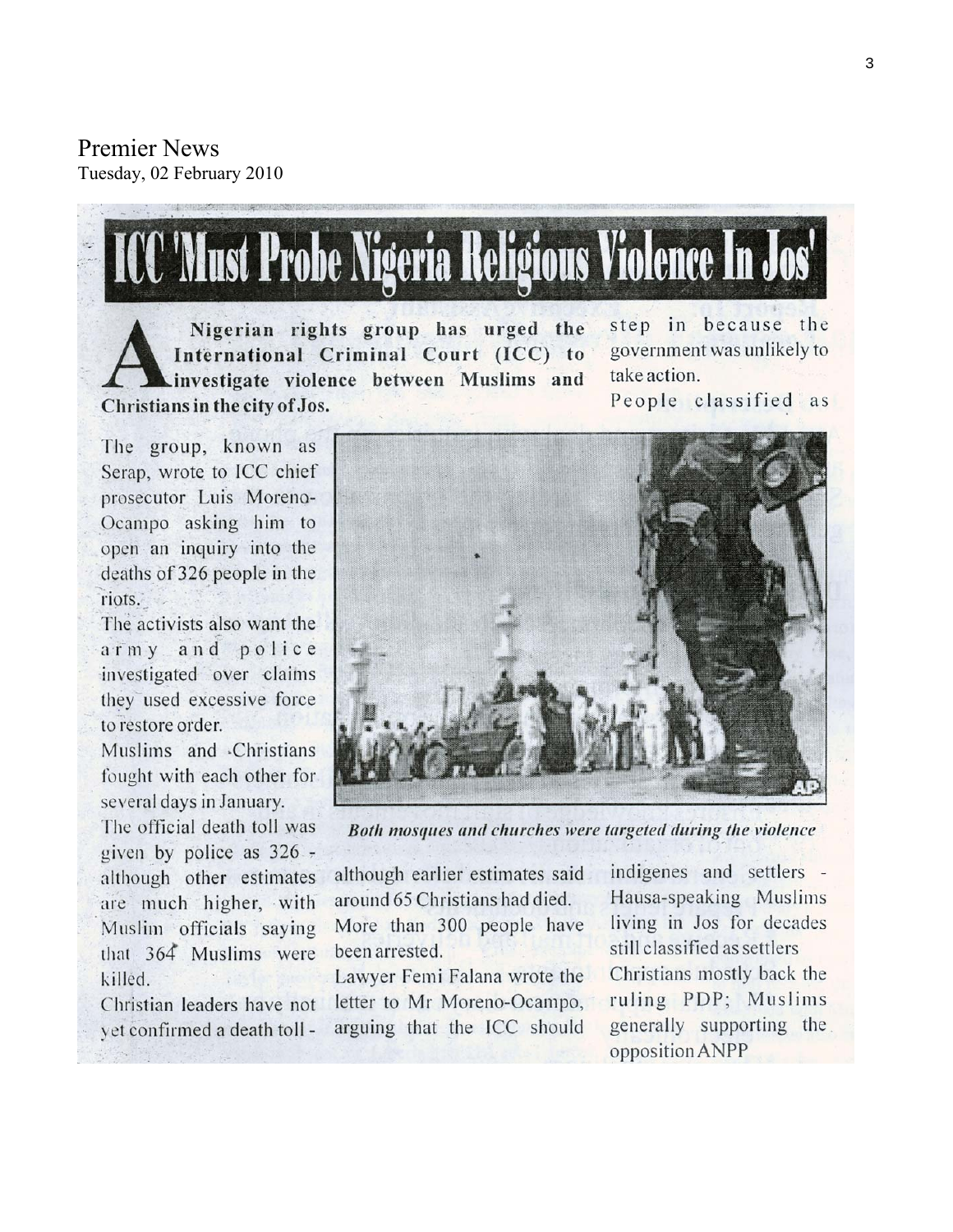

United Nations Mission in Liberia (UNMIL)

# **UNMIL Public Information Office Media Summary 1 February 2010**

*[The media summaries and press clips do not necessarily represent the views of UNMIL.]* 

# **International Clips on Liberia Adopted family's fate rests in Oklahoma judge's hands five Liberian sisters at center of child abuse case in MAJOR county**

Published: February 1, 2010

FAIRVIEW — It was a brisk winter day in the country, but the weather wasn't enough to keep three little girls indoors. They danced with hands clasped in the field outside their two-story log cabin, before running to the back door. They're among the five Liberian-born sisters who lived in this picturesque postcard of Americana. That was until one of the girls, age 13, accused her adopted family of abuse. Now the sisters are one dancer short. The fate of the five sisters, ages 5 to 16, and the family that adopted them is scheduled to be decided today in Major County District Court. Ardee Verlon Tyler, 51, and his wife, Penny Tyler, 46, are charged with felony child abuse. Their son, Ashton Malachi Tyler, 20, is charged with rape by instrumentation. Their daughter, Nathania Dellare Tyler, 21, is charged with misdemeanor assault and battery. All have pleaded no contest. The Oklahoman attempted to speak with Penny Tyler on Wednesday outside her home. She said at the advice of her attorney she could not comment but did say that her main concern is the welfare of her daughters. The case has been lingering in the court system since October 2008, along with a deprived juvenile case involving the girls the Tylers adopted in 2005 from an orphanage in the African nation of Liberia.

# **International Clips on West Africa Cote D'Ivoire**

# **Cote d'lvoire president launches independence jubilee celebrations**

ABIDJAN, Feb. 1 (Xinhua) -- Cote d'Ivoire President Laurent Gbagbo on Sunday launched the celebrations to mark the West African country's 50th anniversary of independence.

"I declare the 50th year of Cote d'lvoire's independence officially opened," Gbagbo said in a speech addressed the people gathering around the Presidential Palace in Abidjan.

The president expressed hope the jubilation should bring about liberty, reconciliation and renewal of the country. Gbagbo asked the national commission created for this occasion to make an assessment of the 50 years of independence of the African Francophone countries.

"In Africa, we have not yet reflected on our independence. The question that is thrown at us today is, since 50 years ago when we got independent, how have our countries changed and what have we done with the 50 years of independence," he said. The National 50th Independence Commission has a role of sensitizing Cote d'lvoire citizens to use this occasion to celebrate the historical event, ensure that they end the crisis they have gone through, renew their patriotism for a unified and undivided country and to increase their confidence that each one of them can do something to construct their country.

#### **Local Media – Newspaper**

#### **President Sirleaf Attends AU Summit in Ethiopia**

(Liberian Journal, Liberian Express, The Informer, Heritage, The Independent, Public Agenda, The Analyst, The Inquirer, In-profile and FrontPage)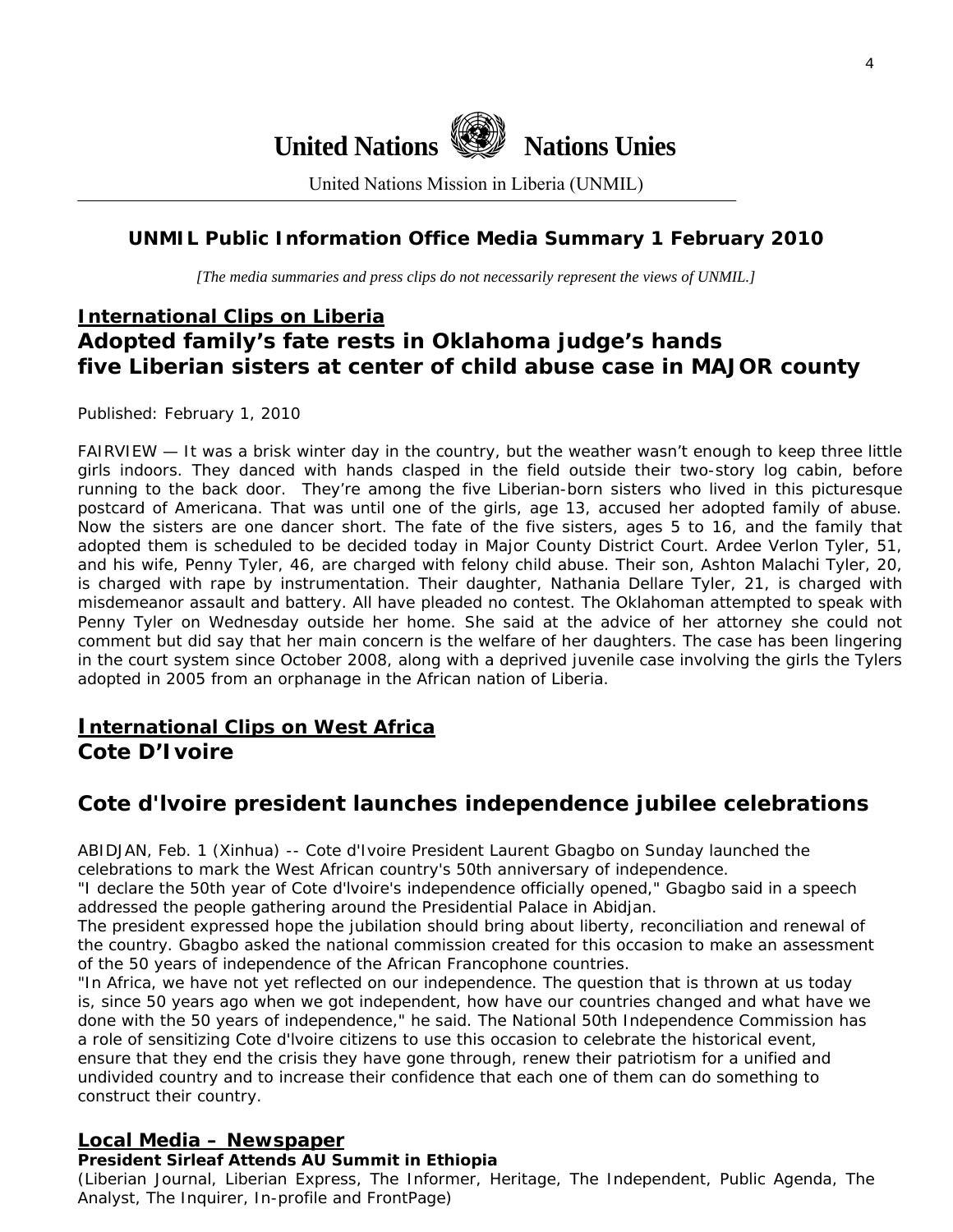- President Ellen Johnson Sirleaf is in Addis Ababa, Ethiopia for the 14th ordinary session of the African Union (AU).
- The session will be held on February 1 and 2 at the United Nations Conference Centre.
- An Executive Mansion release says President Sirleaf will hold meetings with various leaders including Canada's Foreign Minister and US Assistant Secretary of State for African affairs.
- The Liberian leader will also be part of an Extraordinary Session of the Economic Community of West African States (ECOWAS).

#### **LACC Recommends Prosecution for CBL, Others**

(Liberian Journal, The Analyst, New Democrat, The Inquirer and Daily Observer)

- The Liberia Anti-Corruption Commission (LACC) has recommended that the Central Bank of Liberia (CBL) along with several commercial banks be formally charged and prosecuted for acts of corruption.
- The LACC recommendation was contained in a letter addressed to Justine Minister Christiana Tah.
- The Commission wants the CBL and commercial banks charged and prosecuted under Chapter 15, Sub-chapter F of the New Panel Code of Liberia, which captioned "Economic Sabotage and covers issues as fraud on internal revenue of Liberia, misuse of public money, property or record.
- The LACC further said the CBL and commercial banks are to also be charged and prosecuted inline with Section 15.82b of the New Panel Code of Liberia, which deals with theft, illegal disbursement and expenditure of public money.
- The LACC says its decision to call for the prosecution of the CBL and commercial banks for acts of corruption follows months of evidence gathering.

#### **Ministry of Defense Assesses Border Security**

(Daily Observer)

- Authorities at the Ministry of National Defense (MOD), in collaboration with some members of Liberia's Defense Support Group, assessed some of the major entry points into the country over the weekend.
- According to the Public Affairs Officer of the Ministry of National Defense, David Dahn, the aim of the exercise is to strengthen Liberia's border security relationships with her neighbours and to verify and assess security situations at the borders.
- Accompanying the Liberian Dense authorities on the exercise were Bangladeshi officers of the United Nations Mission in Liberia (UNMIL) assigned to Sector 'B', representatives from the African Union (AU), representatives from the embassies of the United States and The People's Republic of China, as well as a mentor from the United Kingdom (UK) assigned to the Ministry.

#### **WAEC-Monrovia Launches Website**

(The News and The Inquirer)

- The Monrovia Office of the West African Examinations Council (WAEC) has for the launched an online information service, www.liberiawaec.org.
- The Head of WAEC National Office, Professor Thomas Gaie said the new technology service provides online registration, results checking and online verification of results.
- According to Professor Gaie, students throughout the country and around the world can now log onto the new WAEC website for test results and other key information.
- He however said students and interested parties are required to purchase what he called a result checker card to access results.
- Professor Gaie said the introduction of the new technology will pave the way for Liberian schools to adapt computer literacy in the system.
- Meanwhile, Professor Gaie has announced that Liberia will host the 58th annual Council Meeting in March this year.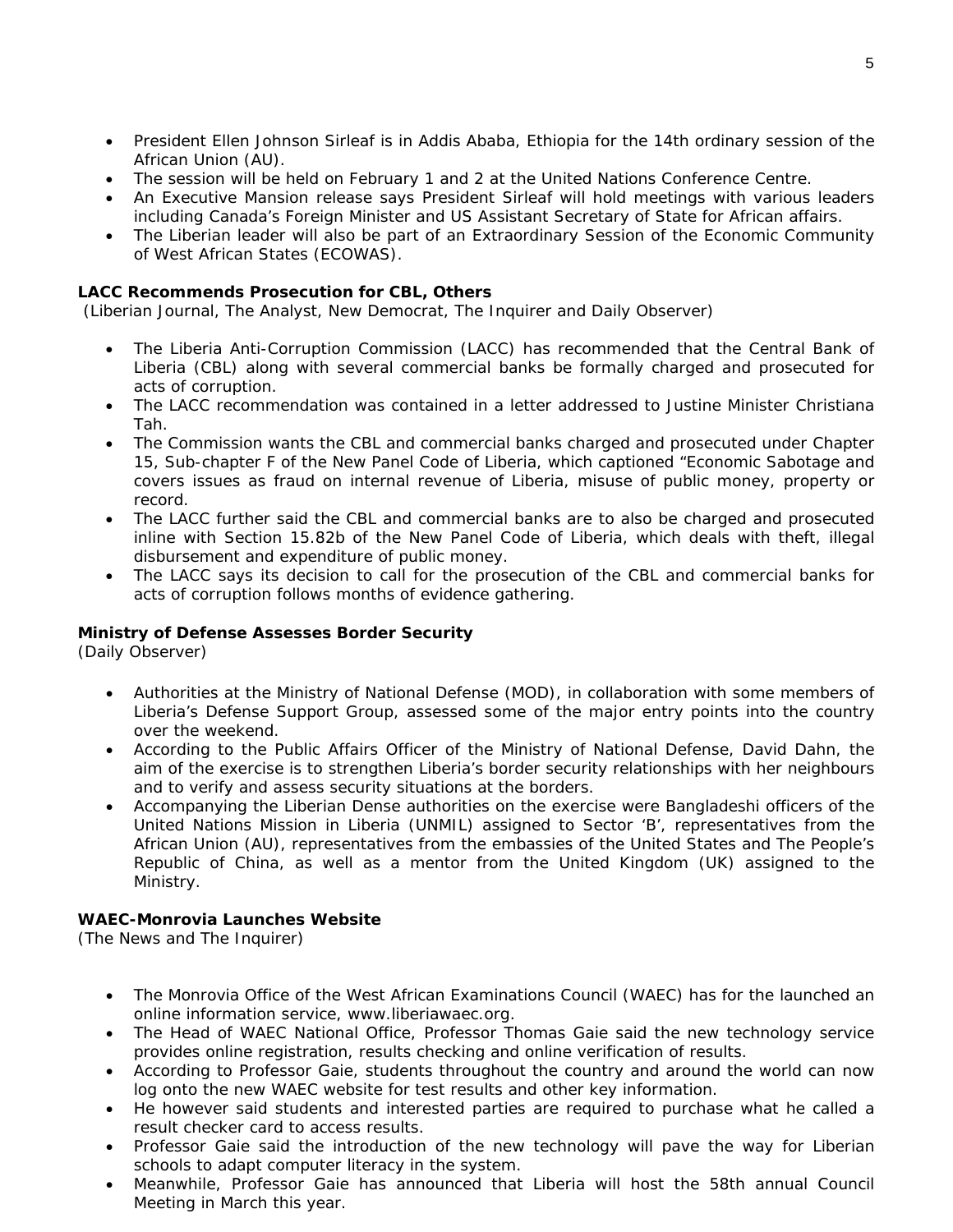#### **Cape Mount Health Team Gets Bikes For Accessibility**

(New Democrat)

- Medical Team International (MTI) with funding from USAID has donated thirteen motorbikes valued at US\$52,000 to the Health Team of Grand Cape Mount County.
- MTI Country Director William Massaquoi said the bikes will help ease the transportation needs of health practitioners in the county.
- The County Health Team through Dr. Julius Garbo praised MTI for the bikes and assured they would properly care for them.

#### **Opposition Politician Accused President of "Desecrating" the National Legislature**

(Liberian Journal, National Chronicle, The Independent, The Analyst, The Inquirer and The Monitor)

- An Executive of the opposition National Patriotic Party (NPP), Lewis Brown in response to President Ellen Johnson Sirleaf's second-term bid has accused the Liberian leader of vaulting her responsibilities as President.
- At a news conference over the weekend in Monrovia, Mr. Brown said the President desecrated the National Legislature by choosing to announce her candidacy for the forthcoming Presidential election at that venue.

#### **DynCorp Gets US\$20M AFL Contract**

(New Democrat)

- The U.S. Department of State has awarded DynCorp International a task order for operations and maintenance support in Liberia under the AFRICAP contract.
- The task order which is valued at 5.2 million for the initial 6 months base period has a potential total value of US\$20 million over two years if all options are exercise according to the report.
- Under the task order DynCorp International will provide operations and maintenance support for the facilities of the Armed Forces of Liberia at the Edward B. Kesselly Barracks and Camp Ware in Liberia.

#### **Local Media – Star Radio** *(culled from website today at 09:00 am)*  **President Sirleaf Attends AU Summit in Ethiopia**

#### **LACC Recommends Prosecution For CBL, Others**

*(Also reported on Radio Veritas, Truth FM, Sky FM, and ELBC)* 

#### **Attorney Zargo, Others Testify In Angel Togba Murder Trial Today**

- Three members of the first team of investigators who probed the death of Angel Togba are expected to testify today Monday at Criminal Court B.
- They include former head of the Criminal Investigation Division of the Liberia National Police, Attorney Stephen Zargo, and two senior homicide investigators, Eric Hney and Nyepan Nyepan.
- Judge Blamo Dixon subpoenaed them based on a defense request.
- Dr. Anthony Quaye testifying earlier for prosecution, alleged Attorney Zargo's team influenced his report, a claim many people have criticized.
- The testimonies of the men are seen as very crucial to disproving the state's claim that Angel Togba died from strangulation.
- John Richardson, a Liberian architect, testifying Friday for the defense said measurements that led to the conclusion that death by hanging was not feasible are erroneous.

#### **Representative Wesseh Blamoh Resigns From Peace Committee**

• The Chairman of the House Committee on Peace and Reconciliation, Representative Wesseh Blamoh has resigned.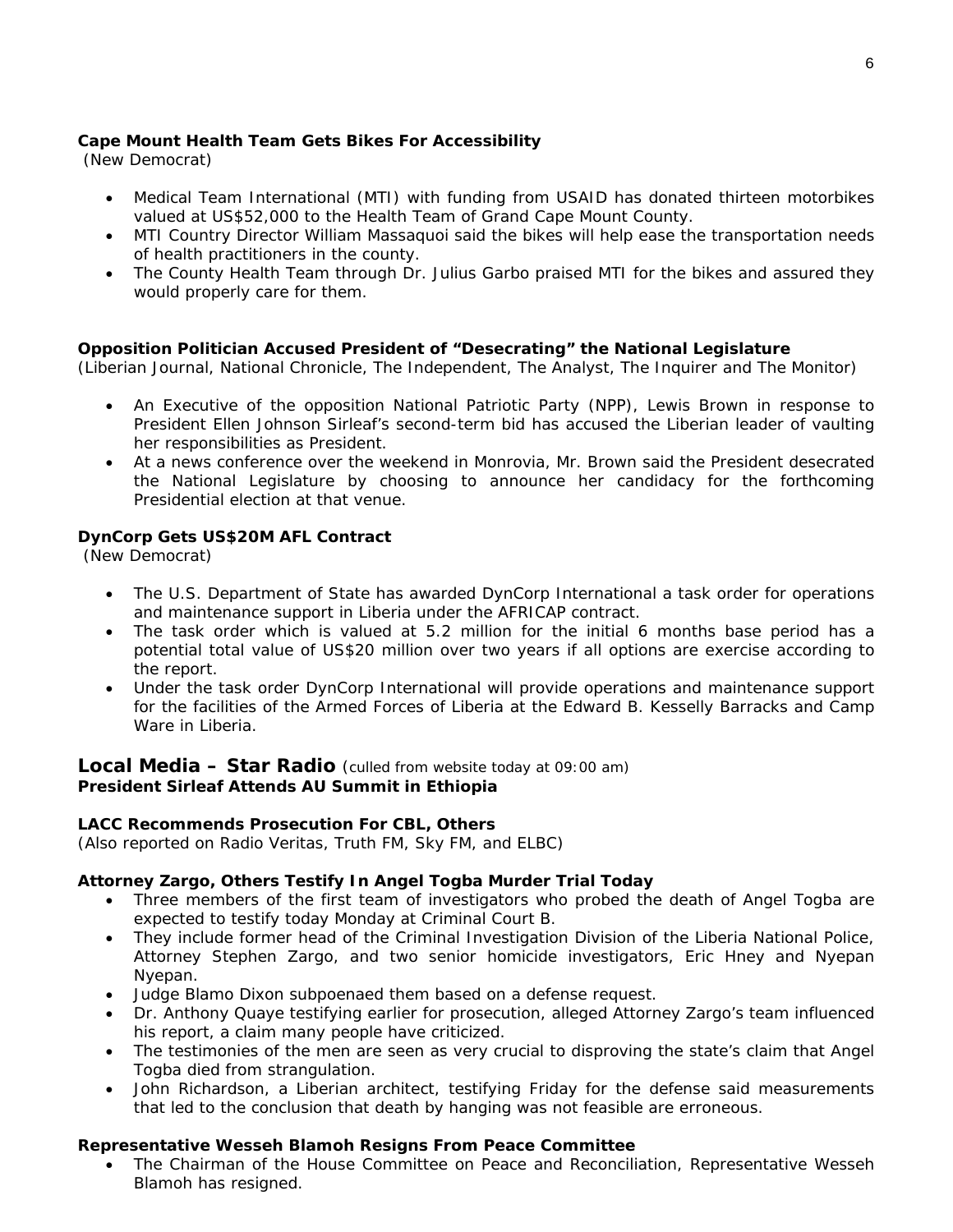- Representative Blamoh's resignation comes amidst controversy over the implementation of the Truth and Reconciliation Commission (TRC) report.
- Reports say Representative Blamoh's resignation comes at a time when the TRC report remains a subject of controversy at the Legislature.
- Meanwhile, Representative Blamoh has said last year's legislative freeze placed on the TRC report is now null and void after the return of lawmakers from the annual break.
- He said President Sirleaf is now under obligation to submit her three-month Progress Report on the implementation of the TRC report to the Legislature.

#### **USAID Signs Multi-million Dollar Agreements With Two Banks**

#### **Cape Mount Health Team Gets Bikes For Accessibility**

#### **WAEC-Monrovia Launches Website**

#### **Fire Destroys More Than Six Houses In Sinkor**

- A raging fire has reportedly destroyed more than six houses in the  $5<sup>th</sup>$  street community in Monrovia.
- The exact cause of the fire incident is yet to be established.
- Meanwhile, a group of disabled people made homeless by the fire incident have made a SOS call for philanthropic organizations to come to their aid.

*(Also reported on Radio Veritas, Truth FM, Sky FM, and ELBC)* 

\*\*\*\*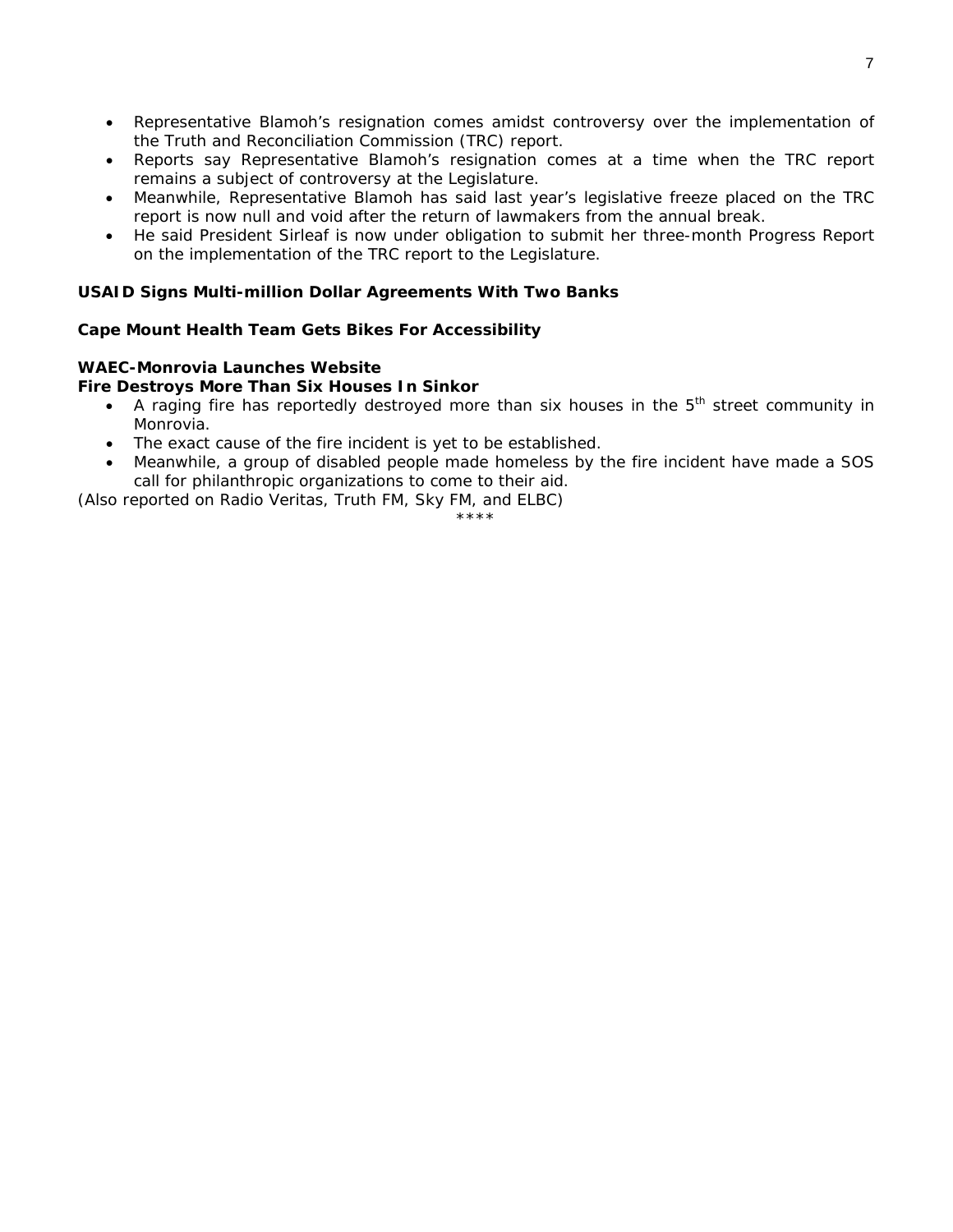Penki News Tuesday, 2 February 2010 http://news.penki.lt/news.aspx?Lang=EN&Element=News&Topic

#### **Hague Prosecutor Brammertz: Balkans "still suffering" from Yugoslav wars**

"I was once beaten up so badly, I spent four days in a coma. I was thrown out onto a heap of corpses, and I was found there by one of my comrades." This is the testimony of just one victim of the Yugoslav wars who testified at the International Criminal Tribunal for the former Yugoslavia (ICTY) in the Hague. Chief Prosecutor, Belgian Serge Brammertz held talks with MEPs on the Foreign Affairs Committee on 26 January. We spoke to him.



One of the most crucial aspects of the stabilisation of the successor states of Yugoslavia has been the carrot and stick of potential future EU membership. Slovenia has already joined and Croatia, the Former Yugoslav Republic of Macedonia, Serbia and Montenegro all want to follow suit.

However, cooperation with the ICTY is a precondition of progress towards EU membership. This is why the European Parliament regularly monitors developments in the region.

One of the key areas of discussion on 26 January was what to do should fugitives like Serb General Ratko Mladić and Serb Goran Hadžić continue to evade the Court.

What are the overall lessons learned from Tribunal's work?

You know, we are not yet at the end of the process, probably it is too early to have a final conclusion. I think it is clear that by having indicted 161 persons the tribune has played a major role in addressing the crimes committed in the region.

Of course the Tribunal in its initial phase had a number of organisational, logistical problems to deal with. But I think at the end of the day if we look at the number of cases prosecuted I think it has been quite successful.

In a broader context, you know that after the Tribunal, the International Criminal Tribunal for Rwanda (ICTR), the Special Court for Sierra Leone and Cambodia we have the International Criminal Court (ICC). I think the experience with the ad hoc tribunals has played a major role in the creation of the ICC as a permanent tribunal.

Suffering cannot be put into numbers, but give us some idea of the scale of the Tribunal's work?

We have millions of pages of documents at the tribunal. We have thousands of victims who have testified during these 16 years. Figures are relative and differ in terms of victims. There are victims who have lost their lives, victims of rape, victims who lost their families.

The entire region is a victim of the crimes committed by a number of individuals and the entire region is still suffering politically.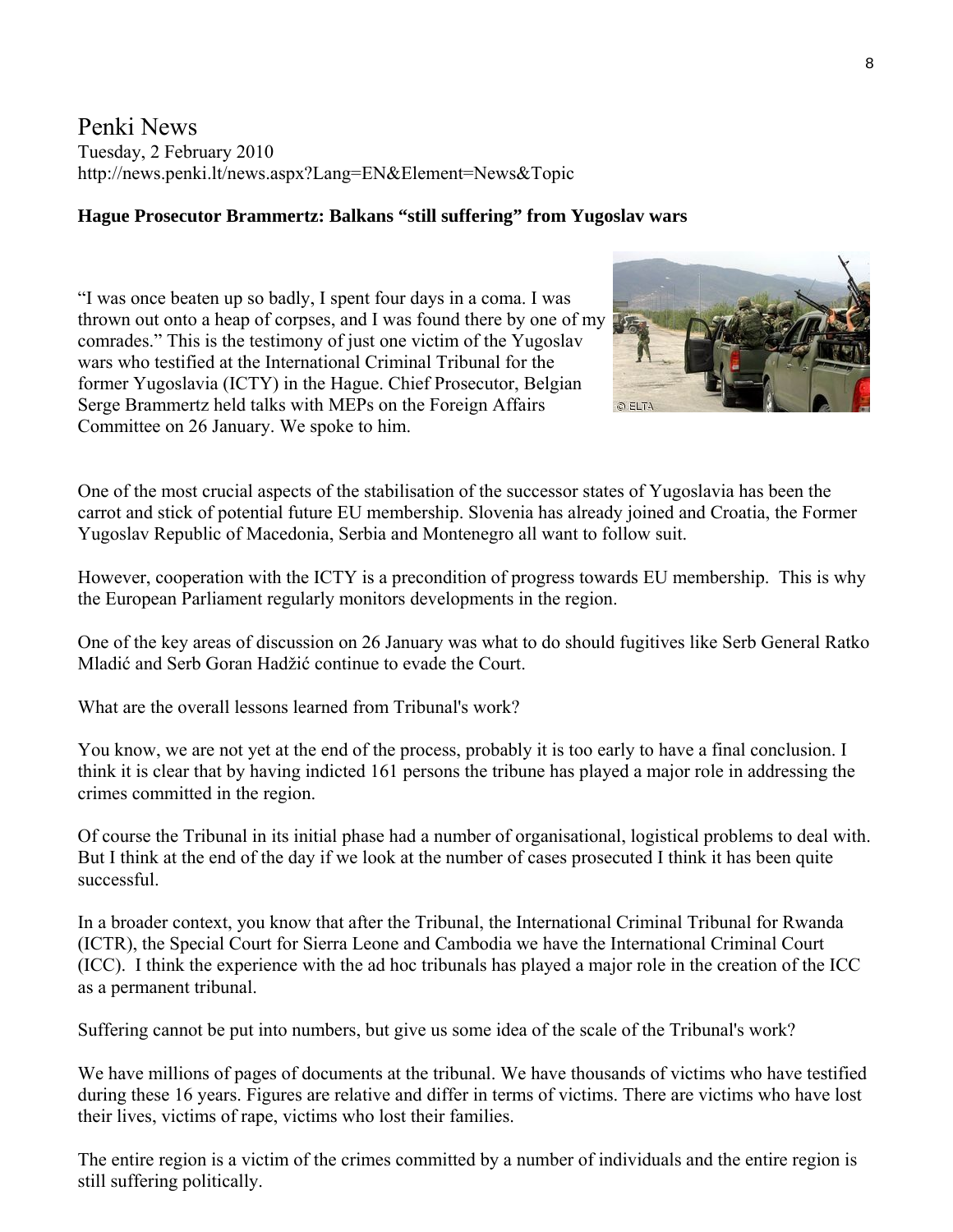Given that Ratko Mladić and Goran Hadžić are still at large, when do you think the ICTY will finish its work?

The only good scenario is that the fugitives are arrested during the lifetime of the Tribunal, which means the next two or three years.

In the worst case scenario, the UN Security Council is working on the so-called residual mechanism - a kind of institution to be created after the closure of the Tribunal, which will deal with remaining requests of assistance for witness protection. This mechanism will also have a tribunal component - a kind of a "sleeping tribunal" to be activated if one of the fugitives is arrested at a later stage.

I think the message that the Security Council and the international community really wants to give is that whenever, wherever the fugitives are arrested there will be a judicial mechanism to deal with them.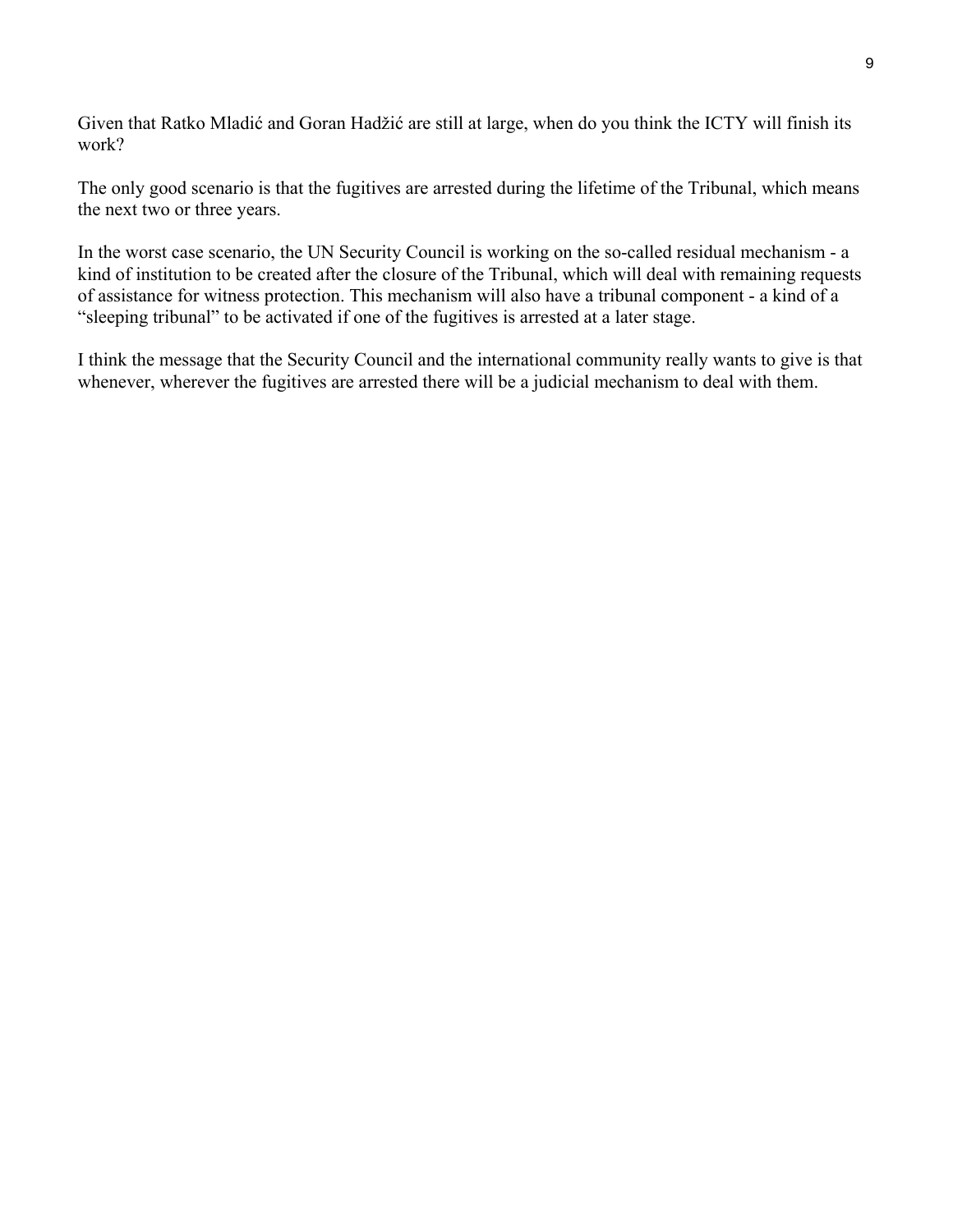The Pitt News Thursday, 28 January 2010

#### **War crimes ambassador speaks at Pitt law school**

By Richard Rosengarten / Staff Writer

For inspiration, Stephen Rapp looks back about 65 years, to the Nuremberg Trials.

He quotes former U.S. Supreme Court Chief Justice Robert Jackson, the man who helped lead the prosecution of Nazis and other World War II war criminals:

"The wrongs which we seek to condemn and punish have been so calculated, so malignant and so devastating that civilization cannot tolerate their being ignored, because it cannot survive their being repeated."

Rapp, who spoke in the Teplitz Memorial Courtroom of the law school yesterday, has worked as a prosecutor in numerous international courts and tribunals, achieving unprecedented convictions that recognized sexual slavery and forced marriage as crimes against humanity.

He has also convicted people for the crime of direct and public incitement to commit genocide.

In September, Rapp became the U.S. ambassador at-large for war crimes issues, meaning he helps bring alleged war criminals to trial. His position, which was created by the Clinton administration, exists in few other governments.

So Rapp, who was appointed by President Barack Obama, works without appropriations, trying when he can to marshal funds from other organizations.

He spoke yesterday about the role of the United States in international criminal courts, which has been complex and contentious.

"The idea of universal jurisdiction is a controversial one," Rapp said.

International courts and tribunals have sought to prosecute people for crimes against humanity. There have been prosecutions responding to conflicts in places such as Rwanda, Sudan and the Democratic Republic of the Congo.

The United States ratified a treaty that created the International Criminal Court in 2002, but later "unsigned" it, relieving itself from its commitment to refrain from "acts which would defeat the object and purpose" of the treaty.

It is one of only two countries that has not ratified the U.N. Convention on the Rights of the Child, which was designed to protect children's rights. The other country is Somalia, whose transitional government recently announced its intent to become a member.

The United States has been cautious of submitting to universal standards of conduct, Rapp said. The Bush administration adamantly opposed involvement with the International Criminal Court.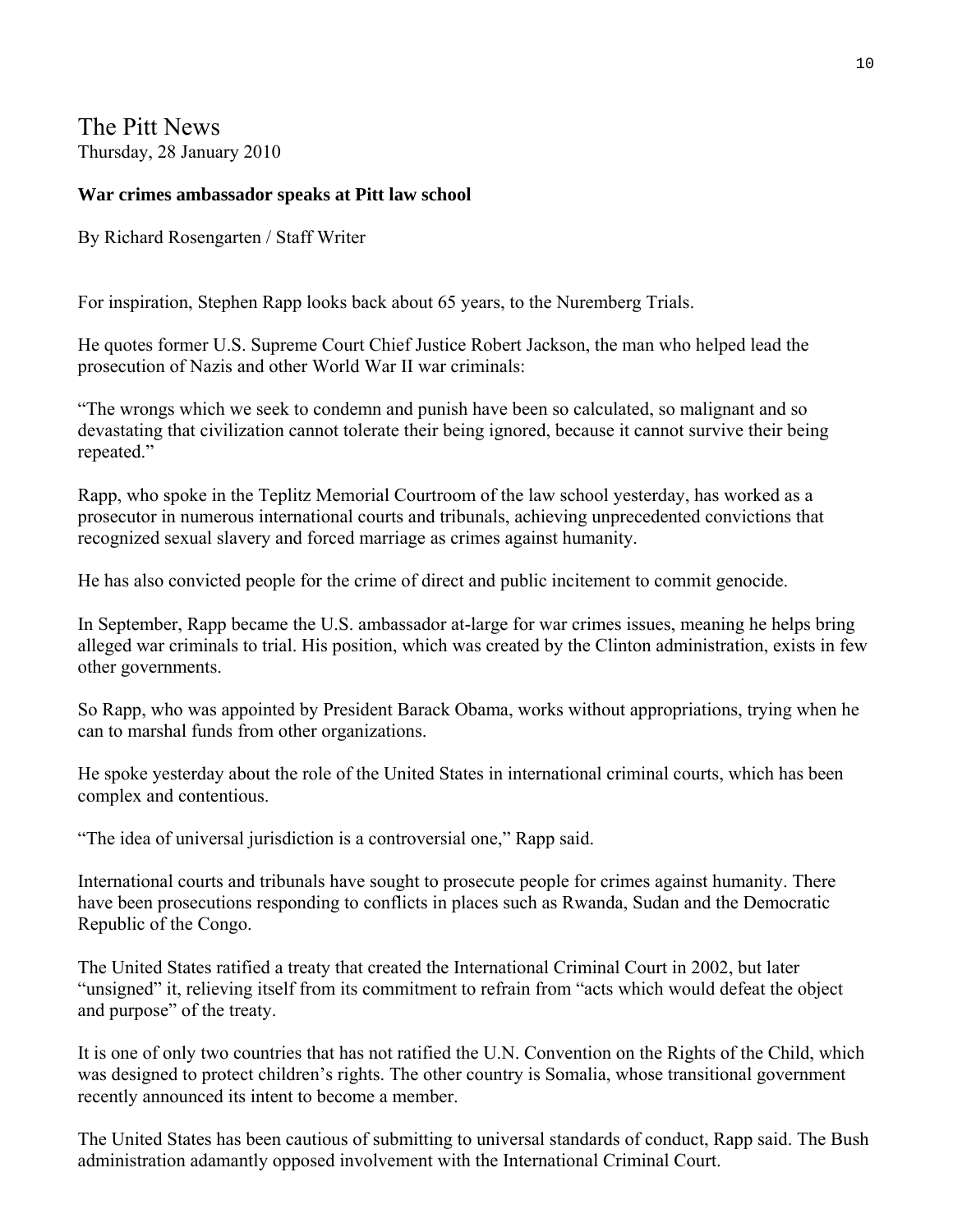Obama has adopted a more solicitous approach, but most policy experts consider the United States far away from joining.

"I do not think we'll see a president in the foreseeable future submitting the treaty to the Senate for ratification," Rapp said.

Still, he said, the United States is heavily involved in issues of international justice, participating in domestic debates on defining torture.

"If you remember the days of the Bush administration, there was the whole debate about terrorism whether they should be held incommunicado, whether they're people who should benefit from the Geneva Conventions or whether they should be called unlawful combatants," Charles Jalloh, a Pitt law professor who was born in Sierra Leone, said.

Jalloh invited Rapp to visit Pitt. He met Rapp when they were on opposing sides in the case against former Liberian President Charles Taylor, in the Special Court for Sierra Leone. Jalloh served as the defense after Taylor fired his counsel. Rapp led the prosecution.

Rapp said he believes in the power of international justice, but that he wants to do more.

"People are not brought back, and wounds are not healed by justice," he said.

Rapp is busy extending his influence.

After leaving Pittsburgh, he will travel to New York to speak at Pace Law School, hold meetings on Rwanda and visit the Auschwitz Institute for Peace and Reconciliation. Later, he will stop in Tanzania, Ethiopia and Baghdad.

He will be in Berlin by Feb. 16 for the Berlin Film Festival, where he will host a reception, see a new documentary about Nuremberg and "shake down" the Russian minister for funds for the Special Court in Sierra Leone.

He said he hopes to be back in the United States by Feb. 19.

Rapp said his goal is to make it easier for individual countries to bring justice to those who commit crimes against humanity, making sure the International Criminal Court is a last resort.

The international trials are important and emblematic, Rapp said, but they will only handle a handful of cases.

"If it's going to happen," he said, "it should happen in each individual country."

International courts can only do so much. Rapp said his goal is to make local systems more effective so that there's a better chance of justice at home.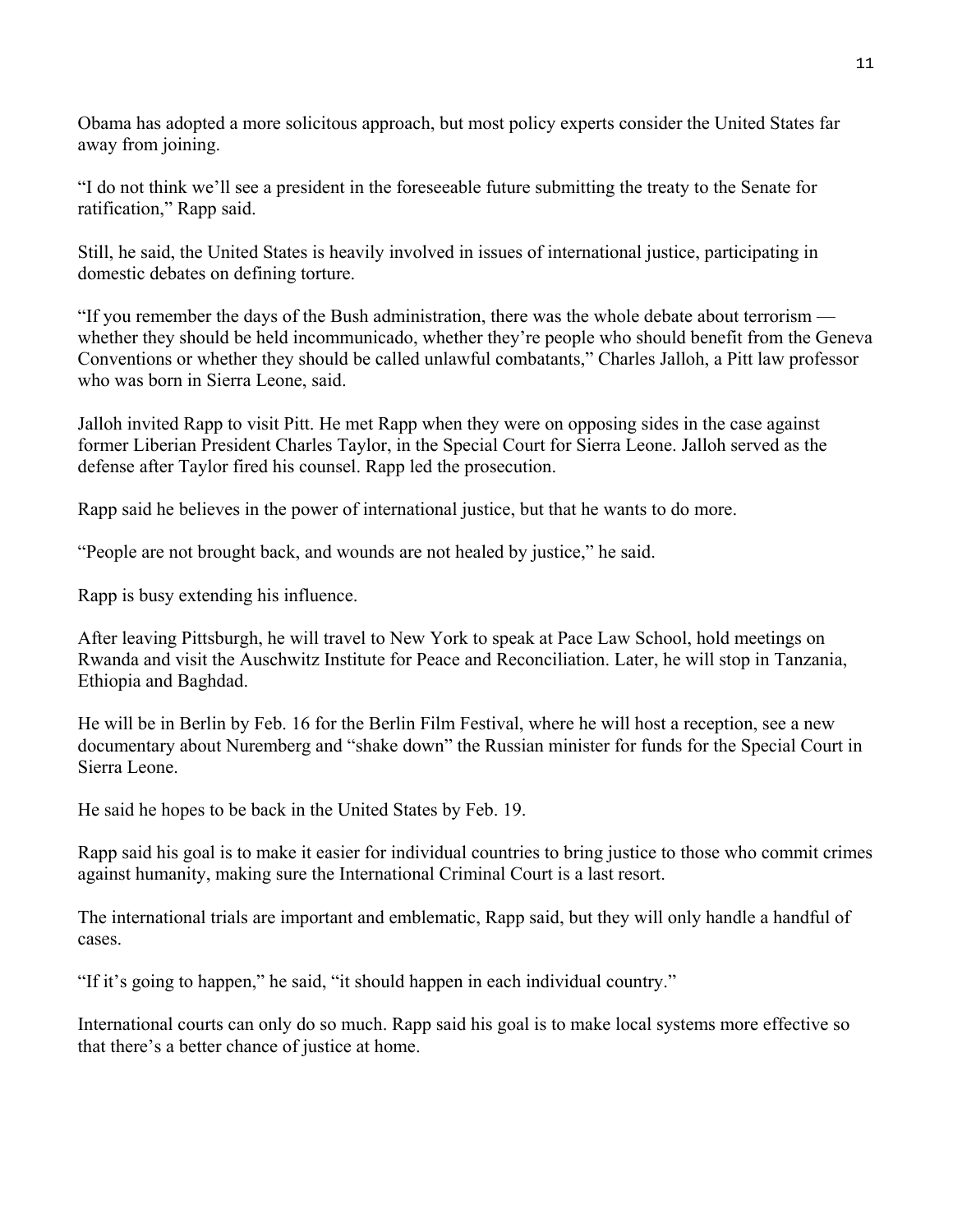Reuters Monday, 1 February 2010

#### **Bosnia Muslim ex-commander arrested for war crimes**



*Sarayevo, Bosnia and Herzegovina* 

Bosnian police arrested a Muslim wartime commander on Monday on suspicion of killing more than 20 Croat civilians and

prisoners of war during the Muslim-Croat war in 1993, the state prosecutor's office said.

Zulfikar Alispago, 51, was arrested on charges of crimes against civilians and prisoners of war, plus violations of the laws and practices of warfare, it said in a statement.

Alispago served as a commander of the special military unit "Zulfikar" that is believed to have carried out the mass killing during an attack on a village in southern Bosnia in April 1993.

"The war crimes in Trusina village were committed on April 16, 1993, when 19 civilians and three Croat soldiers who had earlier surrendered were killed, and four civilians, of whom two children, were wounded," the statement said.

Alispago is the most senior officer arrested so far from a group of Bosnian Muslims charged with the atrocities in Trusina. Five of his wartime comrades were arrested last year.

Bosnian Muslims and Croats entered the 1992-95 war as allies against Bosnian Serbs but then fought their own war in 1993-94, which was ended by a Washington-brokered peace agreement.

Alispago will be handed over to the Bosnian state war crimes court set up in 2005 to try thousands of suspects from the 1992-95 war and to take over mid- and low-ranking cases from the United Nations war crimes tribunal in The Hague.

Source: Reuters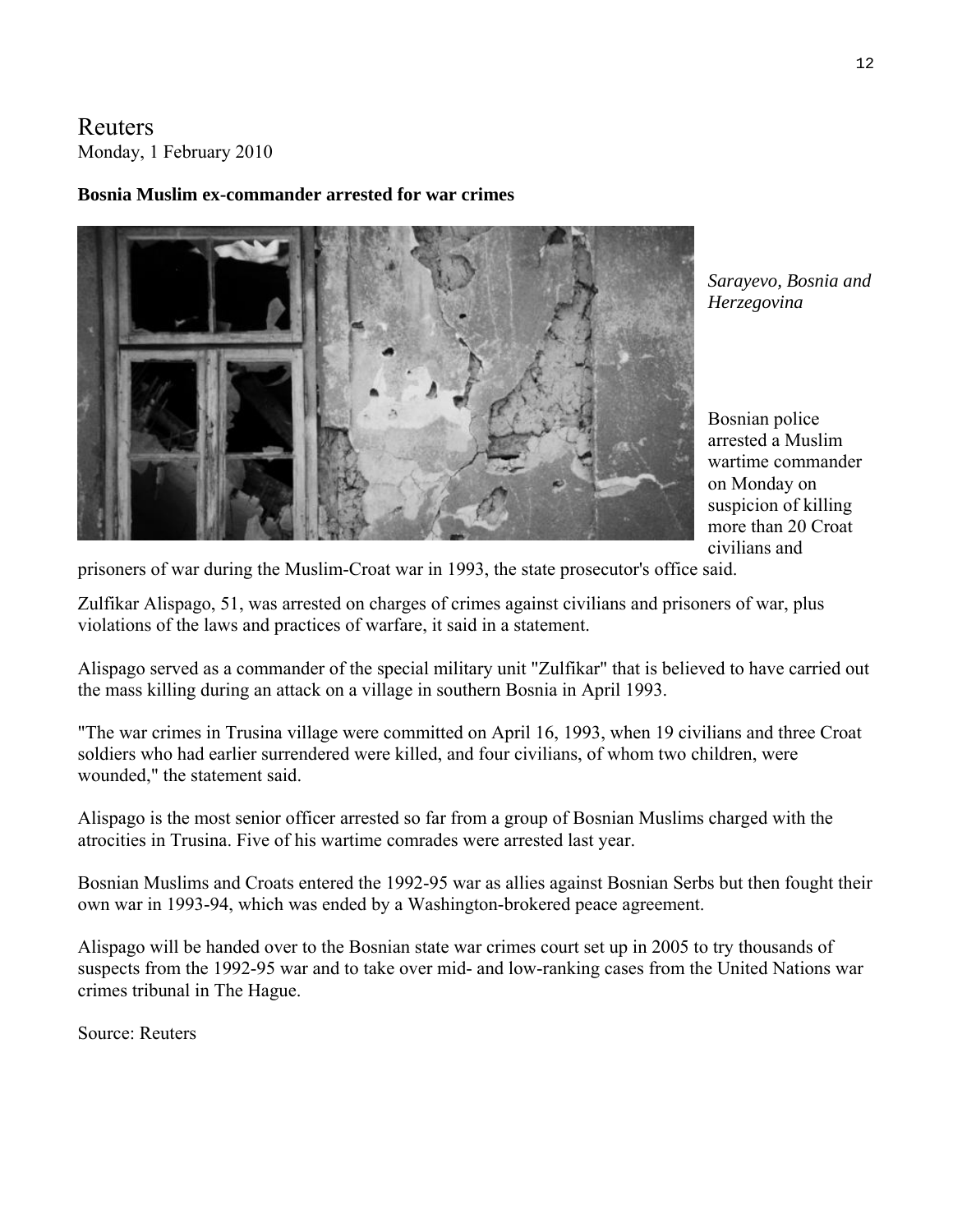## Radio Netherlands Worldwide Monday, 1 February 2010

#### **Hariri tribunal president visits Lebanon**

#### By Vessela Evrova



*Beirut, Lebanon* 

The president of the Lebanon tribunal, which investigates the murder of former Lebanese premier Rafiq Hariri, met President Michel Sleiman and other officials on his first visit to Lebanon on Monday.

The Special Tribunal for Lebanon (STL) chief, Antonio Cassese, briefed Sleiman "on the progress the tribunal has made and the steps planned for the next phase of the investigation," a statement released by Sleiman's office said.

Cassese's first visit to Lebanon is to promote the tribunal to the Lebanese population, and show that they are committed to fulfilling its mandate. Results of the visits are to follow later in the week.

Cassese and his deputy, Ralph Riachy, are also scheduled to meet Foreign Minister Ali Shami and Justice Minister Ibrahim Najjar, as well as parliament speaker Nabih Berri during their week long visit.

According to Peter Foster, spokesperson at the tribunal in Leidschendam, the Netherlands, the purpose of the visit is "to facilitate an exchange of views and create an opportunity to meet government representatives and key officials interested in the work of the Tribunal."

These include the President of the Bar Association and several universities, including St. Joseph and the Lebanese University.

#### **Impartiality vital**

In order to preserve the tribunal's impartiality, Cassese and Riachy will not meet Prime Minister Saad Hariri, the son of the assassinated premier, or Defence Minister Elias Murr "because of the personal link they have with cases that may fall under the tribunal's jurisdiction," the tribunal announced prior to his visit.

Murr was also a minister in Rafiq Hariri's cabinet. While unforeseen, "conflict of interest needs to be avoided", said Foster.

The tribunal, also dubbed the Hariri tribunal, was set up by the UN Security Council in 2007 to try suspects in the assassination of Hariri and 22 others, killed in a massive bomb blast on the Beirut seafront in February 2005.

The bombing was widely blamed on Syria although Damascus has denied any involvement. A UN commission of inquiry said it had found evidence to implicate Syrian and Lebanese intelligence services but there are currently no suspects in custody.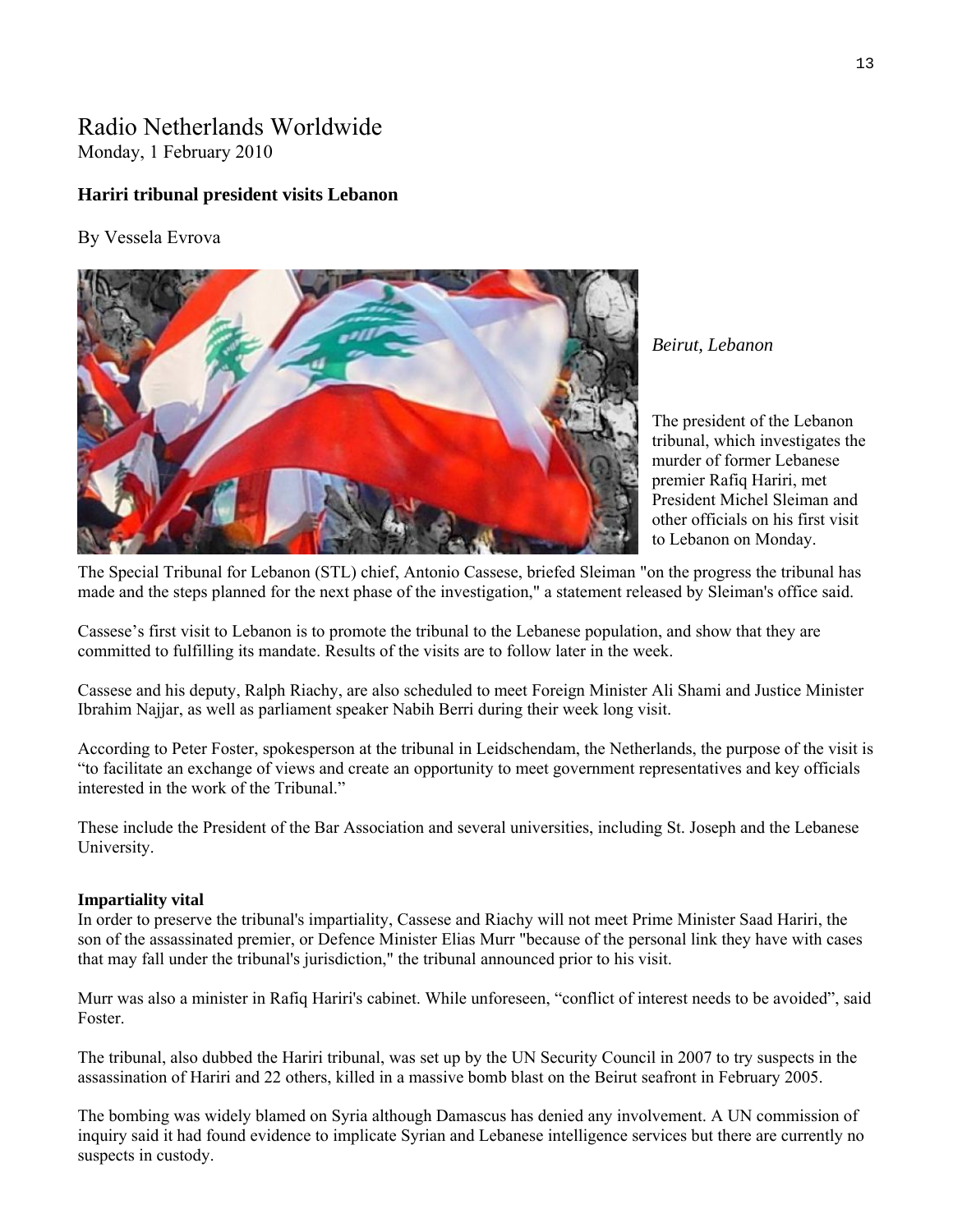# Voice of America Monday, 1 February 2010

### **Chadian Survivors of Habre's Rule to Mark 10th Anniversary of his Indictment**

#### Howard Lesser

On Wednesday, the victims of politically motivated killings and torture allegedly carried out in the 1980's by former Chadian president Hissene Habre will mark the 10th aniversary of his indictment by a judge in Senegal. Habre has yet to stand trial, either in Senegal, where he has lived in exile for the past 17 years, or in Belgium, which indicted him in 2005 for war crimes, crimes against humanity, and torture. Exiled Chadian dictator Hissene Habre has lived in Senegal since 1993. He remains under nominal house arrest, pending trial for overseeing the killings and torture of Chadians in detention during the 1980's.

The African Union, which is meeting through Wednesday in Addis Ababa, is reportedly crafting a progress report on Senegal's preparations to prosecute Habre. But Dakar attorney Mouhamed Kebe, who represents several of the surviving Chadians, says he's skeptical about their progress, but hopeful that a demonstration in the Chadian capital Ndjamena on Wednesday can spur the African leaders to take action.

"We have some demonstrations in Ndjamena, a march, some rallies, and we are also trying to see to what extent we can discuss this in a society of religious people here (in Senegal) in order to make them understand that they should be in solidarity with the victims there and to see how they can help them and push in order to make this happen," he suggested.

Kebe says as the years unfold without any action, the number of victims dwindles, and further delays only lessen the likelihood that Chadian survivors will see justice done.

"Definitely, we want to make this prosecution and this trial happen because the victims are waiting for 10 years, and a few of them have passed away and others are always suffering. So they want to see this prosecution and this trial happen," he said.

Under a universal jurisdiction law, Belgium sought Senegal's help in extraditing Habre to trial in Europe after his first indictment was thrown out in Senegal on a technicality. But the African Union stepped in and asked Senegal in July, 2006 to prosecute Habre "on behalf of all Africa," a move that attorney Kebe says in effect blocked the European initiative and placed the onus back on Senegal.

"We cannot say that something very concrete has been done. We have to keep in mind that Belgium requested from Senegal to extradite him (Habre) to Belgium to try him, and that the African Union asked Senegal not to extradite Habre to Belgium in order to prosecute and to try him on behalf of Africa. So since they are jeopardizing the mission of another country to make this happen, they (the AU) should do so (help Senegal) because it's their obligation to make it happen," he said.

Although European countries continue to facilitate the Dakar government's ability to host a trial with offers of funding, Kebe says the ball is in Senegal's court to overcome delays in finding a facility to house the trial and what he says is a reluctance by Senegalese officials to come up with a credible budget for their European allies, Belgium, France, the Netherlands, and Switzerland to help fund.

"The European Union has always expressed its commitment to help Senegal and to give funds. In my understanding, Senegal has not given the European Union a concrete document which can explain exactly what are the steps to go ahead. In my opinion, it is Senegal's obligation to give something very, very clear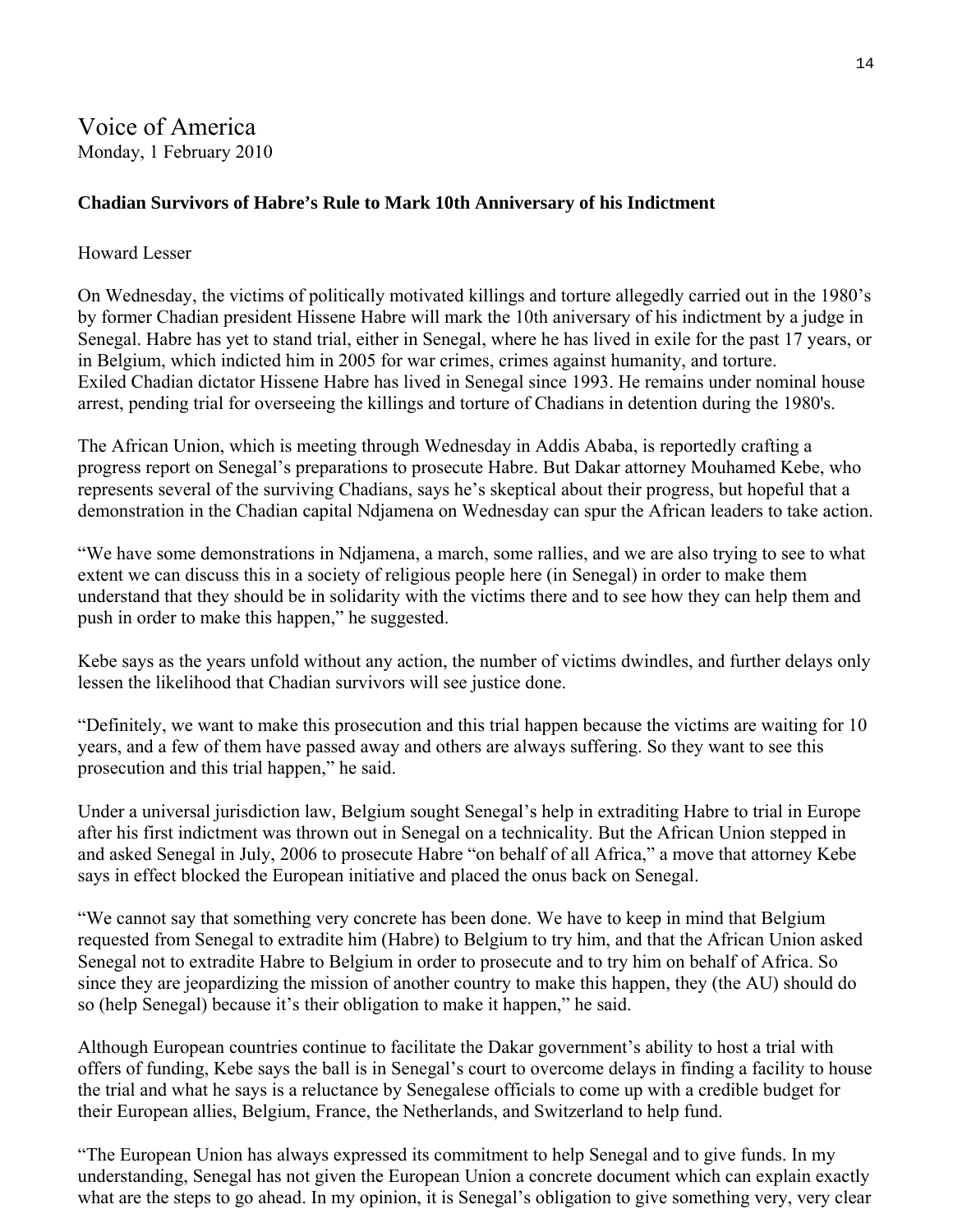in terms of proposals which can allow the EU to fund and to give assistance," he said.

In Addis Ababa at the AU summit, African leaders are debating how to give the organization greater influence to act against power grabs, unconstitutional changes of power, and a growing number of presidents who have extended their rule and refused to relinquish power. Speaking for his Chadian clients, attorney Kebe says he hopes that the African Union summit will not squander another chance to encourage Senegal to bring Hissene Habre to justice.

"African states are not very willing to see this trial happening. The reason is that Habre is one among many past dictators who should be tried. And the prospect of seeing Habre prosecuted and tried is not a very good sign for them because they may be thinking still that tomorrow, it can be (done to) them. This is why many presidents or many ex-presidents who are in the situation like that of Habre don't want to see this happen. That's maybe why they don't push," he explains.

In December, a joint team from the European Union and the African Union travelled to Senegal with the intention of drafting a budget that would ultimately permit Senegal to put the Chadian dictator on trial.

To coincide with the 10th anniversary of Habre's indictment, human rights groups have released a new study that demonstrates Habre's full involvement in tracking and ordering the deaths and torture of hundreds of prisoners operated by his political police, the feared Chadian Documentation and Security Directorate (DDS).

Chadian lawyers for the victims claim that Habre kept in direct communications with his security chiefs about the status of hundreds of detainees during the 1980's, that thousands of victims are mentioned in the documents, and that 1,208 prisoners are detailed as having died in detention.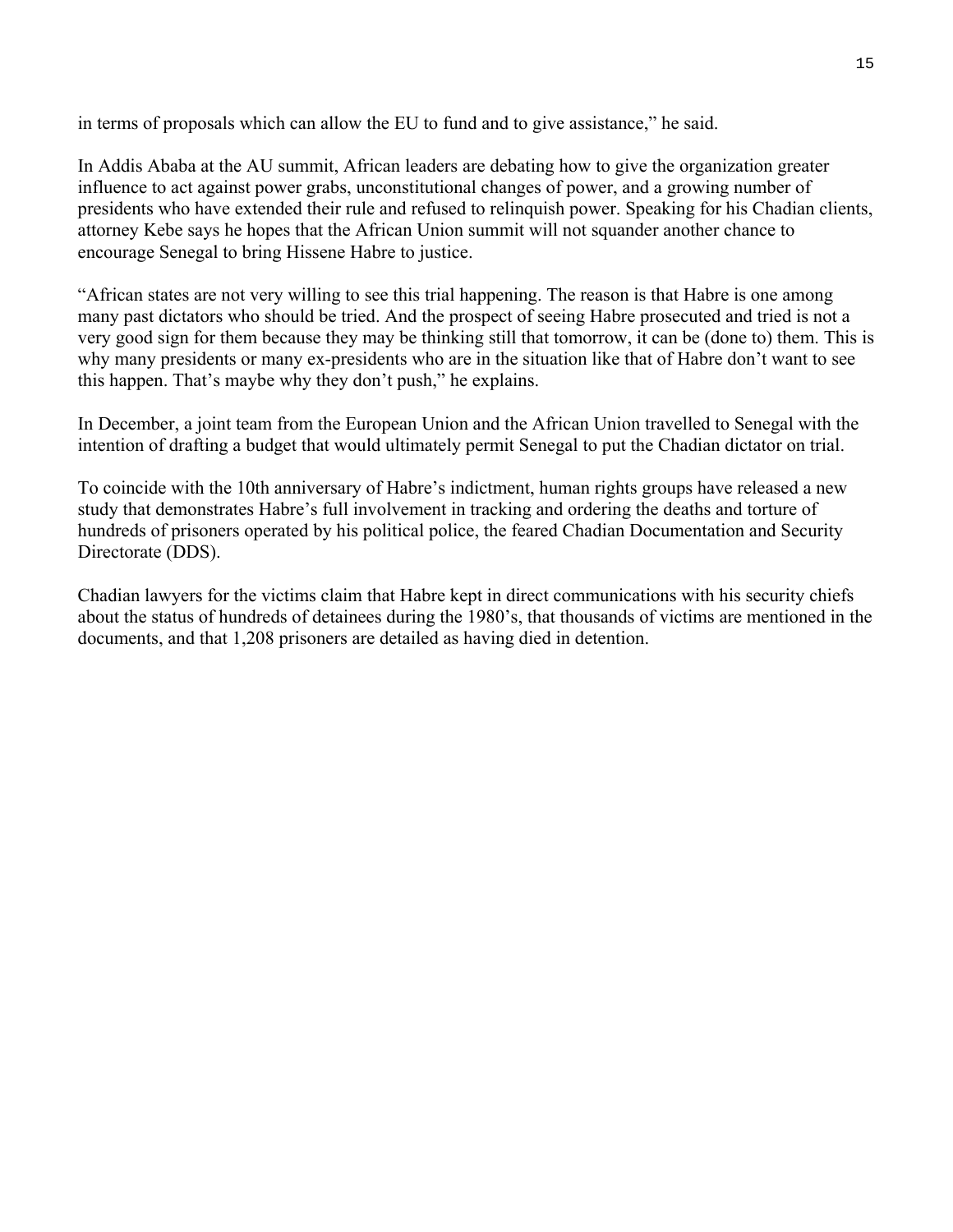# Human Rights Watch

Friday, 29 January 2010

#### **Hissene Habre knew about killings in Chad**



Habré knew about the hundreds of deaths in Chad's police, a coalition Former despot Hissène prisons operated by his political of human rights

organisations said Friday. The announcement came on the eve of the 10th anniversary of his indictment in Senegal.

The findings are based on [a new study](http://www.hrdag.org/about/chad.shtml) by the Human Rights Data Analysis Group (HRDAG). The conclusions are based on thousands of documents generated by the Documentation and Security Directorate (DDS) – the state security force that pursued opponents and operated notorious prisons during the Habré regime. The files were discovered by chance by Human Rights Watch in 2001 at the abandoned Security Directorate's headquarters in N'Djamena, the Chadian capital.

#### **No distant ruler**

"The evidence shows that Habré was not a distant ruler who knew nothing about these crimes," said Jacqueline Moudeina, president of the Chadian Association for the Promotion and Defense of Human Rights, who is also a lawyer for the victims. "Habré directed and controlled the police force, which tortured those who opposed him or who simply belonged to the wrong ethnic group."

This information could be critical in the long-delayed prosecution of Habré, who has been accused of killing and systematically torturing thousands of political opponents during his rule in Chad, from 1982 to 1990, the groups said. The announcement came from the Chadian Association for the Promotion and Defense of Human Rights (ATPDH), the Chadian Association of Victims of Political Repression and Crime (AVCRP), the Chadian League for Human Rights, the African Assembly for the Defense of Human Rights (RADDHO-Senegal), the National Organization for Human Rights (ONDH-Senegal), Human Rights Watch (HRW), the International Federation of Human Rights (FIDH), and Agir Ensemble pour les Droits de l'Homme.

Habré was first indicted on February 3, 2000 by a Senegalese judge, but the charges were thrown out on a technicality. In 2006, Senegal agreed to an African Union (AU) mandate to prosecute Habré, but it has refused to act until it receives  $\epsilon$ 27.4 million from the international community, its estimate of the cost of the trial.